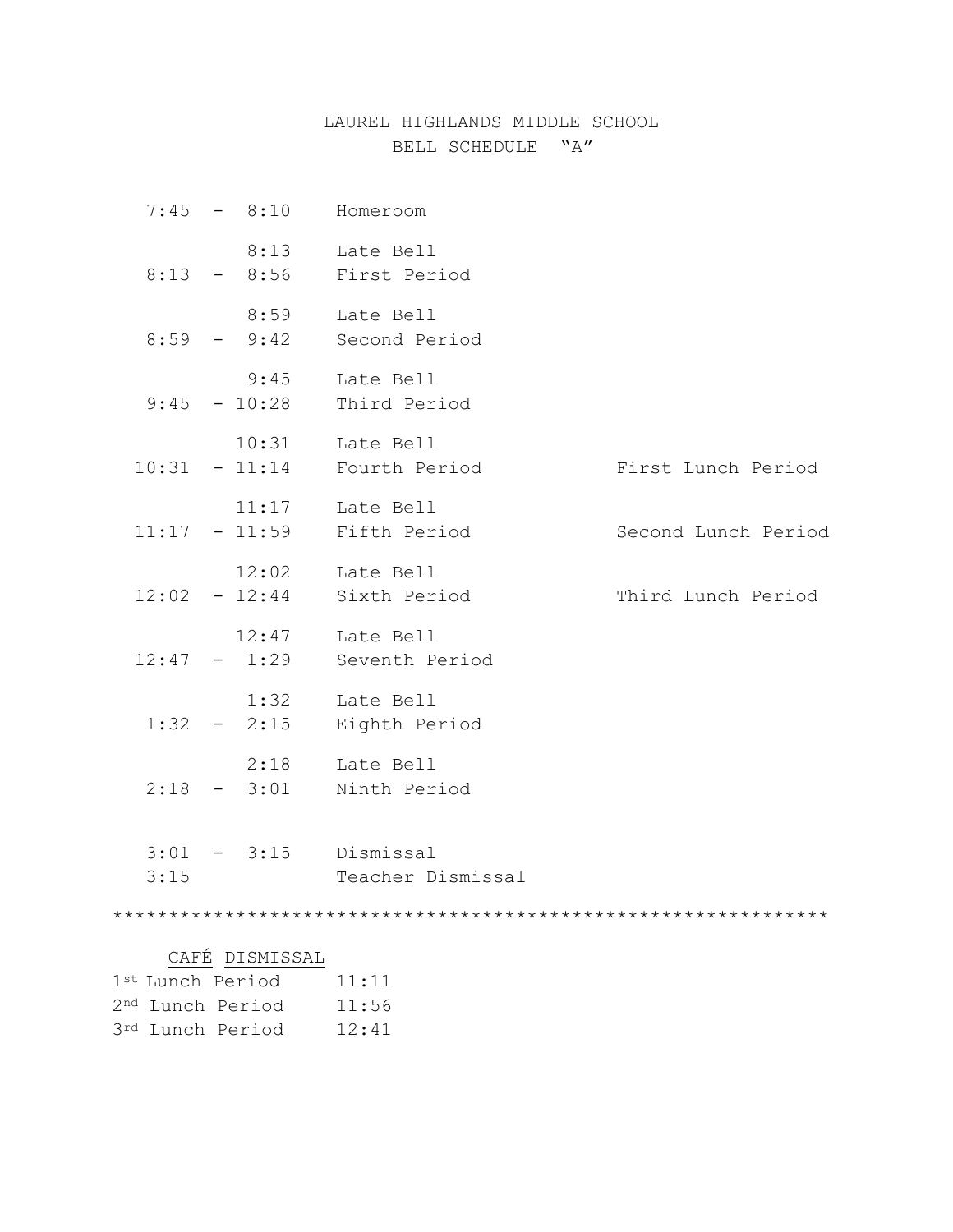# LAUREL HIGHLANDS MIDDLE SCHOOL BELL SCHEDULE "B" FALL SCHEDULE

|                              | $7:45 - 8:45$   | Delay                          |                     |
|------------------------------|-----------------|--------------------------------|---------------------|
|                              | $8:45 - 9:10$   | Homeroom                       |                     |
|                              | 9:13            | Late Bell                      |                     |
|                              |                 | $9:13 - 9:49$ First Period     |                     |
|                              | 9:52            | Late Bell                      |                     |
|                              |                 | $9:52 - 10:28$ Second Period   |                     |
|                              | 10:31           | Late Bell                      |                     |
|                              | $10:31 - 11:07$ | Third Period                   |                     |
|                              | 11:10           | Late Bell                      |                     |
|                              |                 | $11:10 - 11:46$ Fourth Period  | First Lunch Period  |
|                              |                 | 11:49 Late Bell                |                     |
|                              |                 | $11:49$ - $12:24$ Fifth Period | Second Lunch Period |
|                              |                 | 12:27 Late Bell                |                     |
|                              |                 | $12:27 - 1:02$ Sixth Period    | Third Lunch Period  |
|                              | 1:05            | Late Bell                      |                     |
|                              |                 | $1:05 - 1:40$ Seventh Period   |                     |
|                              | 1:43            | Late Bell                      |                     |
|                              | $1:43 - 2:19$   | Eighth Period                  |                     |
|                              | 2:22            | Late Bell                      |                     |
|                              | $2:22 - 2:58$   | Ninth Period                   |                     |
|                              |                 |                                |                     |
|                              | $2:58 - 3:15$   | Dismissal                      |                     |
|                              | 3:15            | Teacher Dismissal              |                     |
|                              |                 |                                |                     |
|                              | CAFÉ DISMISSAL  |                                |                     |
| 1st Lunch Period             |                 | 11:43                          |                     |
| 2 <sup>nd</sup> Lunch Period |                 | 12:21                          |                     |
| 3rd Lunch Period             |                 | 12:59                          |                     |
|                              |                 |                                |                     |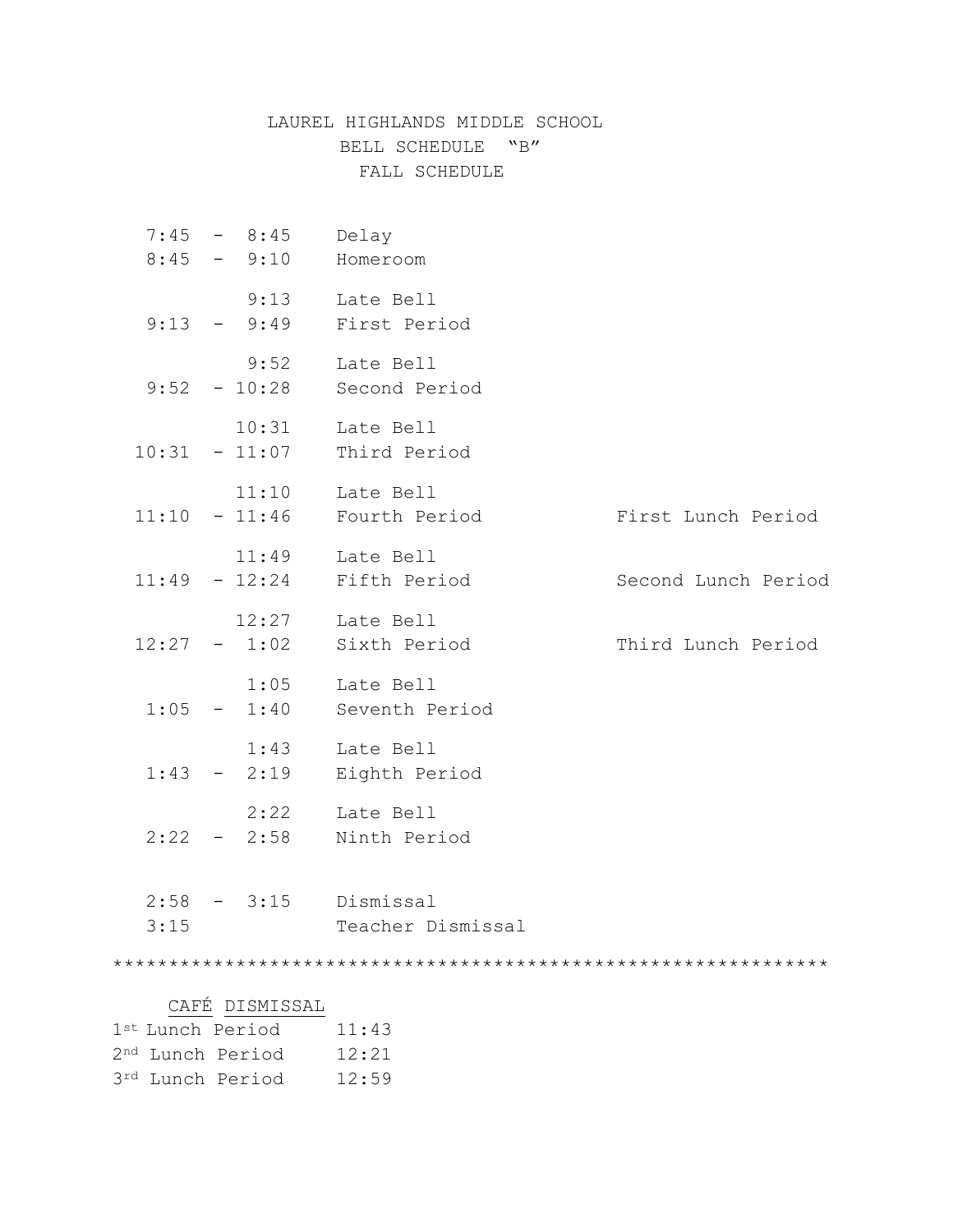#### LAUREL HIGHLANDS MIDDLE SCHOOL MODIFIED BELL SCHEDULE "B"

|  | $7:45 - 8:10$ Homeroom                            |                     |
|--|---------------------------------------------------|---------------------|
|  | 8:13 Late Bell<br>8:13 - 8:49 First Period        |                     |
|  | 8:52 Late Bell<br>$8:52 - 9:28$ Second Period     |                     |
|  | 9:31 Late Bell<br>$9:31 - 10:07$ Third Period     |                     |
|  | 10:10 Late Bell<br>$10:10 - 10:46$ Fourth Period  | First Lunch Period  |
|  | 10:49 Late Bell<br>$10:49$ - $11:24$ Fifth Period | Second Lunch Period |
|  | 11:27 Late Bell<br>$11:27 - 12:02$ Sixth Period   | Third Lunch Period  |
|  | 12:05 Late Bell<br>$12:05 - 12:40$ Seventh Period |                     |
|  | 12:43 Late Bell<br>$12:43 - 1:19$ Eighth Period   |                     |
|  | 1:22 Late Bell<br>$1:22 - 1:58$ Ninth Period      |                     |
|  | 1:58 - 3:00 Activity Period                       |                     |

# CAFÉ DISMISSAL

|  | 1st Lunch Period             | 10:43 |
|--|------------------------------|-------|
|  | 2 <sup>nd</sup> Lunch Period | 11:21 |
|  | 3rd Lunch Period             | 11:59 |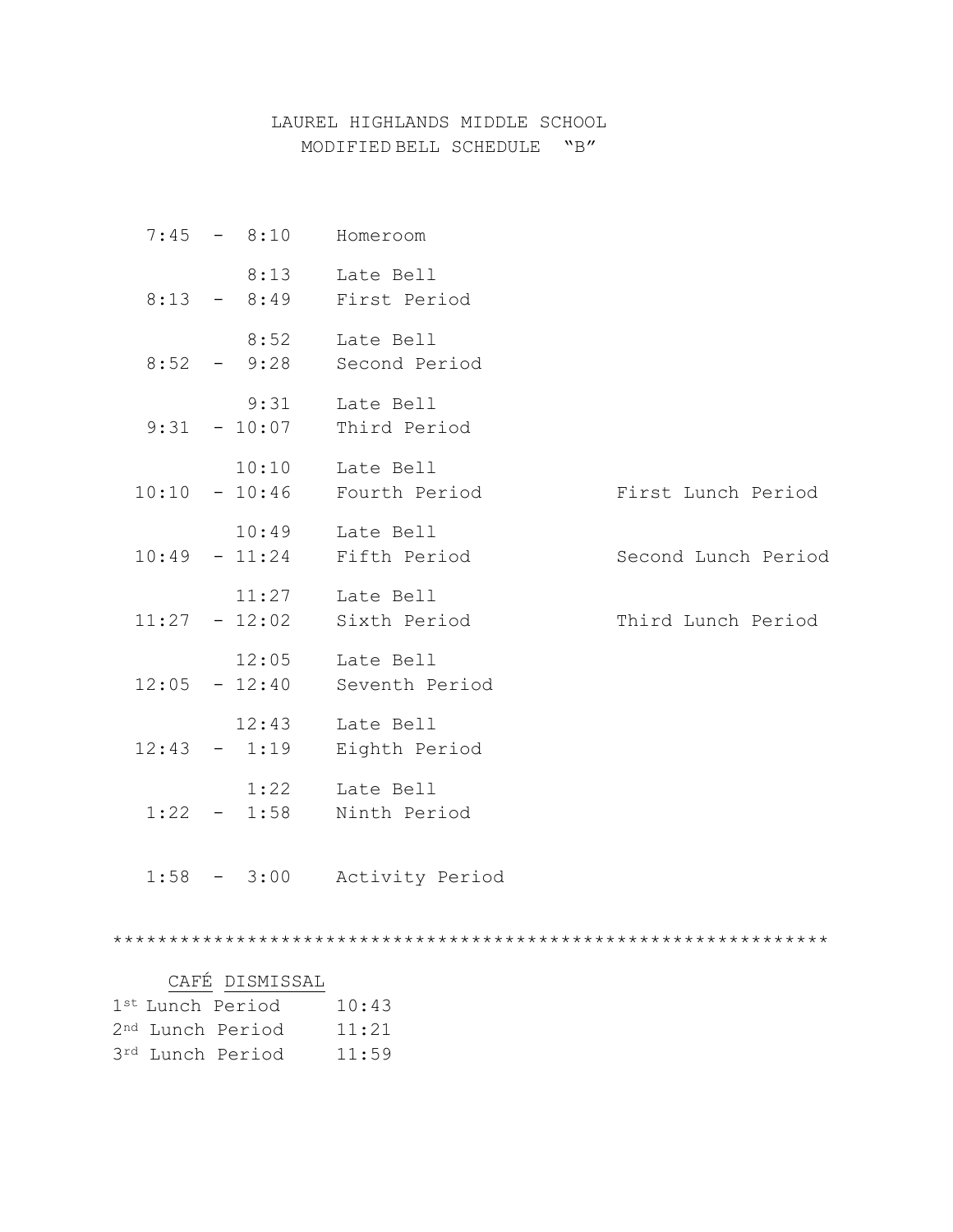# LAUREL HIGHLANDS MIDDLE SCHOOL BELL SCHEDULE "C" WINTER SCHEDULE

|                              | $7:45 - 9:45$           | Homeroom                      |                     |
|------------------------------|-------------------------|-------------------------------|---------------------|
|                              | $9:45 - 10:10$ Homeroom |                               |                     |
|                              |                         |                               |                     |
|                              |                         | 10:13 Late Bell               |                     |
|                              |                         | $10:13 - 10:40$ First Period  |                     |
|                              | 10:43                   | Late Bell                     |                     |
|                              |                         | $10:43 - 11:10$ Second Period |                     |
|                              |                         |                               |                     |
|                              | 11:13                   | Late Bell                     |                     |
|                              |                         | $11:13 - 11:40$ Third Period  |                     |
|                              |                         | 11:43 Late Bell               |                     |
|                              |                         | $11:43 - 12:16$ Fourth Period | First Lunch Period  |
|                              |                         |                               |                     |
|                              |                         | 12:19 Late Bell               |                     |
|                              |                         | $12:19 - 12:52$ Fifth Period  | Second Lunch Period |
|                              |                         |                               |                     |
|                              |                         | 12:55 Late Bell               |                     |
|                              |                         | $12:55 - 1:28$ Sixth Period   | Third Lunch Period  |
|                              |                         | 1:28 Late Bell                |                     |
|                              |                         | $1:31 - 1:58$ Seventh Period  |                     |
|                              |                         |                               |                     |
|                              | 2:01                    | Late Bell                     |                     |
|                              | $2:01 - 2:28$           | Eighth Period                 |                     |
|                              |                         |                               |                     |
|                              | 2:31                    | Late Bell                     |                     |
|                              |                         | $2:31 - 2:58$ Ninth Period    |                     |
|                              |                         |                               |                     |
|                              |                         | $2:58$ - $3:15$ Dismissal     |                     |
|                              | 3:15                    | Teacher Dismissal             |                     |
|                              |                         |                               |                     |
|                              |                         |                               |                     |
|                              |                         |                               |                     |
|                              | CAFÉ DISMISSAL          |                               |                     |
| 1st Lunch Period             |                         | 12:12                         |                     |
| 2 <sup>nd</sup> Lunch Period |                         | 12:48                         |                     |
| 3rd Lunch Period             |                         | 1:18                          |                     |